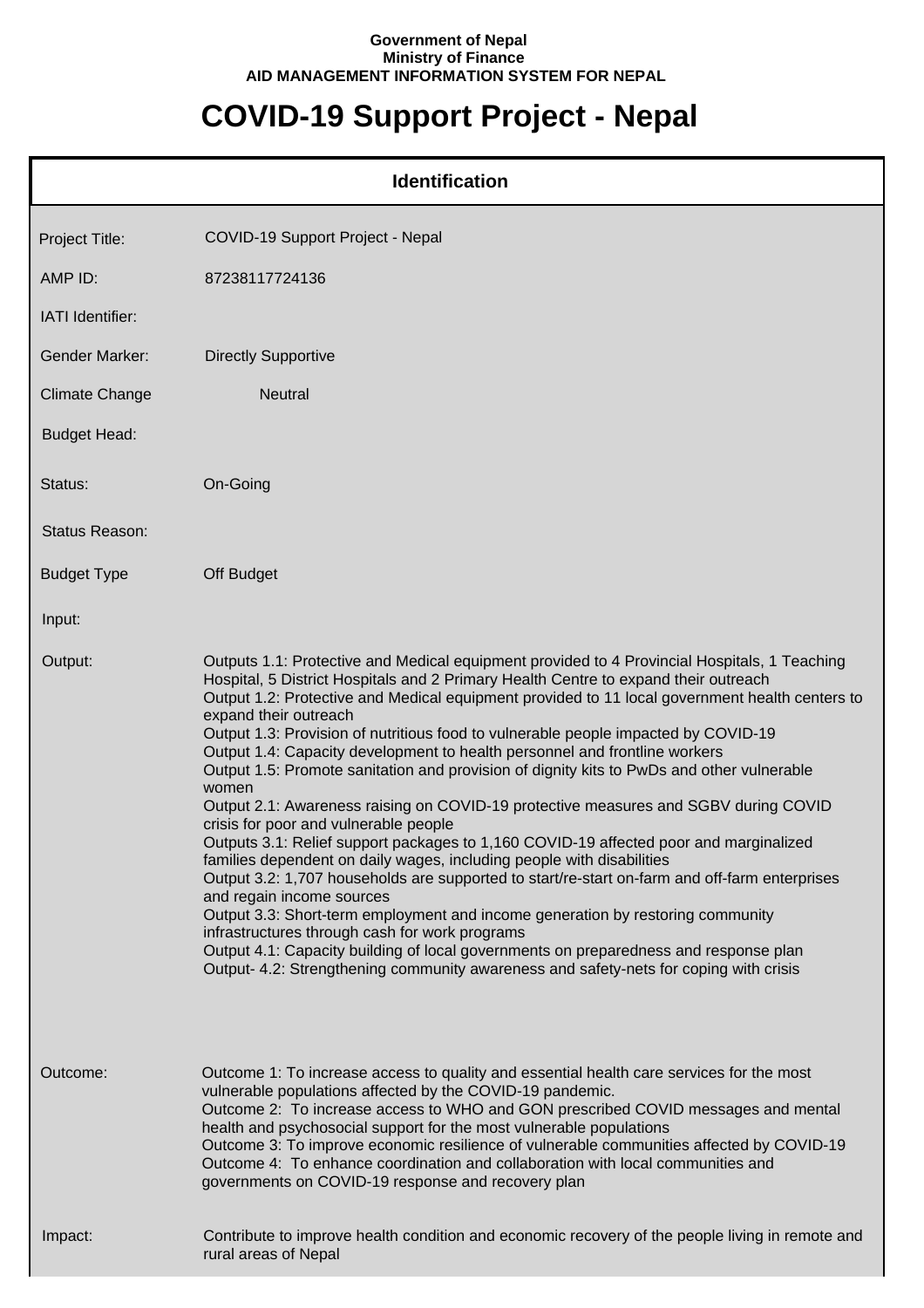| Treasury Type:                    |                 |
|-----------------------------------|-----------------|
| Humanitarian Ald:                 | Yes             |
|                                   | <b>Planning</b> |
| Date of Agreement                 | 2021-06-08      |
| Date of effectiveness             |                 |
| <b>Proposed Start Date</b>        |                 |
| <b>Actual Start Date</b>          | 2021-06-08      |
| <b>Planned Completion</b><br>Date | 2023-06-30      |

| Location          |            |  |
|-------------------|------------|--|
| Location          | Percentage |  |
| Baitadi (Baitadi) | 5.0%       |  |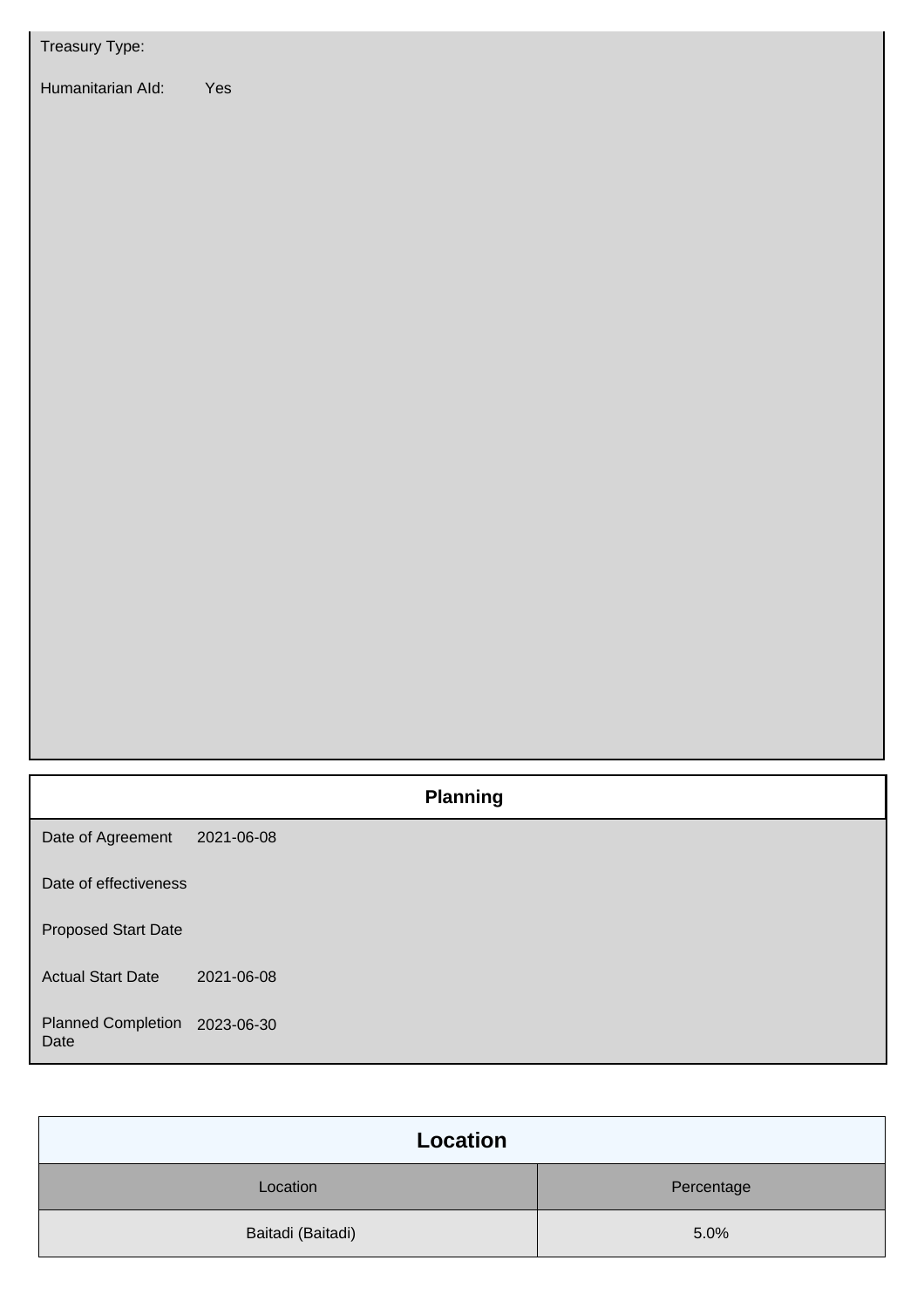| Location                     | Percentage |
|------------------------------|------------|
| Kanchanpur (Mahendara Nagar) | 8.0%       |
| Kailali (Dhangadhi)          | 13.0%      |
| Doti (Dipayal)               | 4.0%       |
| Bardiya (Gulariya)           | 5.0%       |
| Lalitpur (Patan)             | 5.0%       |
| Dholkha (Charikot)           | 4.0%       |
| Kathmandu (Kathmandu)        | 23.0%      |
| Dhanusa (Janakpur)           | 6.0%       |
| Jhapa (Chandragadhi)         | 11.0%      |
| Morang (Biratnagar)          | 15.0%      |

| <b>National Plan</b>                                                                                                        |            |
|-----------------------------------------------------------------------------------------------------------------------------|------------|
| Program                                                                                                                     | Percentage |
| Agriculture and Food Security   Macroeconomic Policy and Economic Development Policy<br>[ National Development Plan (NDP) ] | 37.0%      |
| [Health and Nutrition ] [Social Development Policy ] [National Development Plan (NDP) ]                                     | 63.0%      |

| <b>Sector</b>                            |            |
|------------------------------------------|------------|
| Sector                                   | Percentage |
| Nepal Sector Classification HEALTH 0     | 63.0%      |
| Nepal Sector Classification LIVELIHOOD 0 | 37.0%      |

| <b>Implementing/Executing Agency</b> |        |  |
|--------------------------------------|--------|--|
| <b>Implementing Agency</b>           |        |  |
| <b>NGOs</b>                          | 100.0% |  |
| <b>Executing Agency</b>              |        |  |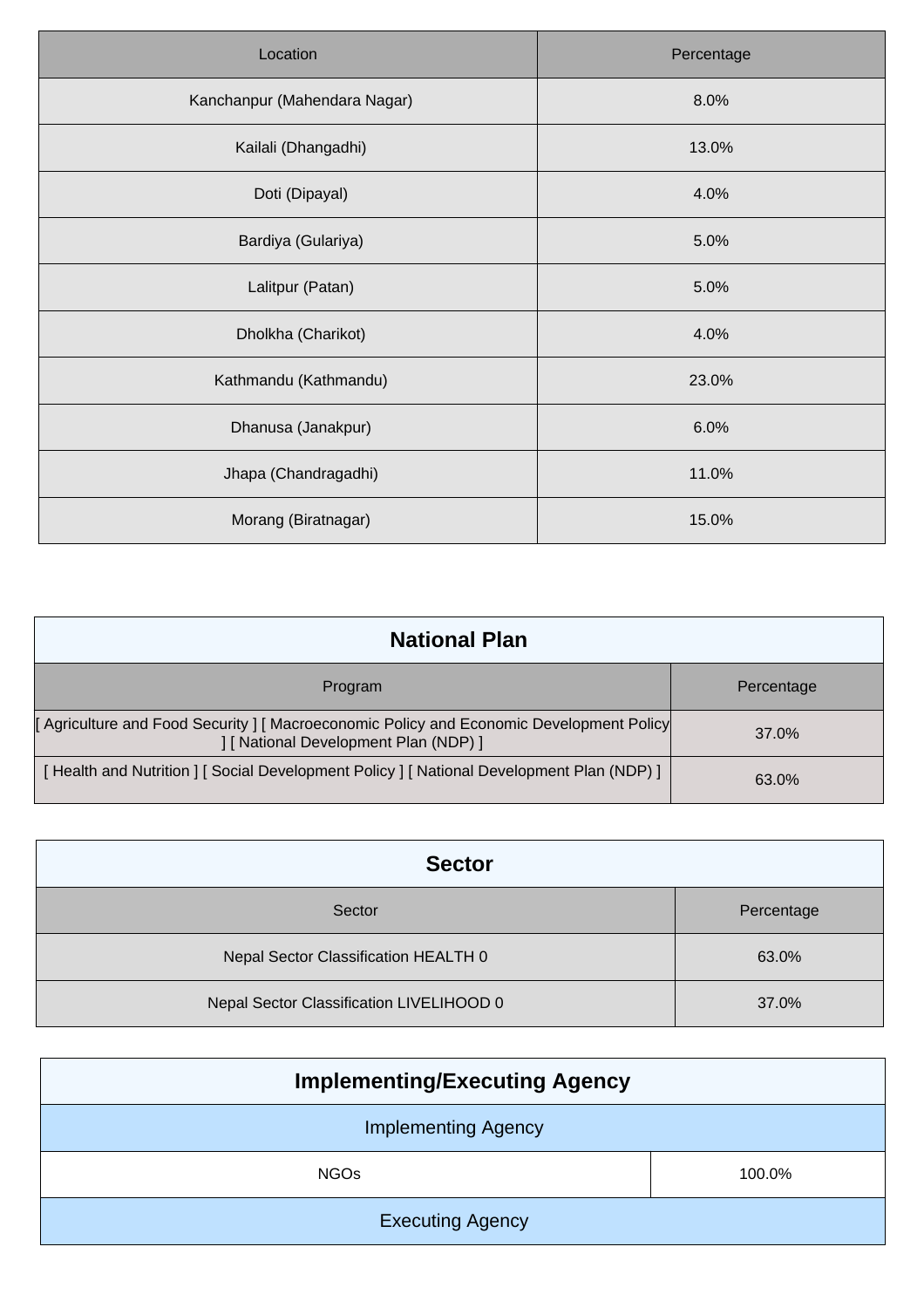| Lutheran World Federation Nepal                        | 100.0% |  |
|--------------------------------------------------------|--------|--|
| <b>Responsible Organization</b>                        |        |  |
| Ministry of Federal Affairs and General Administration | 37.0%  |  |
| Ministry of Health and Population                      | 63.0%  |  |
| Donor                                                  |        |  |
| Government of Australia                                | 0.0%   |  |
| Lutheran World Federation                              | 0.0%   |  |

| <b>Funding</b>                  |                       |                                   |                                  |             |                     |
|---------------------------------|-----------------------|-----------------------------------|----------------------------------|-------------|---------------------|
| Transaction<br>Date             | Type of<br>Assistance | Mode of<br>Payment                | Post Earthquake<br>Assistance    | Commitment  | <b>Disbursement</b> |
|                                 |                       |                                   | <b>Government of Australia</b>   |             |                     |
| <b>Actual</b>                   |                       |                                   |                                  |             |                     |
| 6/8/2021                        | Grant Aid             | Direct Payment                    | No                               | 763,158     | Ю                   |
| <b>Total</b>                    |                       |                                   | 763,158                          | $\mathbf 0$ |                     |
| Total (Government of Australia) |                       | 763,158                           | $\mathbf 0$                      |             |                     |
|                                 |                       |                                   | <b>Lutheran World Federation</b> |             |                     |
| <b>Actual</b>                   |                       |                                   |                                  |             |                     |
| 6/8/2021                        | <b>Grant Aid</b>      | Direct Payment                    | No                               | 336,238     | Ю                   |
| <b>Total</b>                    |                       | 336,238                           | $\mathbf 0$                      |             |                     |
|                                 |                       | Total (Lutheran World Federation) |                                  | 336,238     | 0                   |
| <b>UNDISBURSED BALANCE</b>      |                       |                                   | 1,099,396                        |             |                     |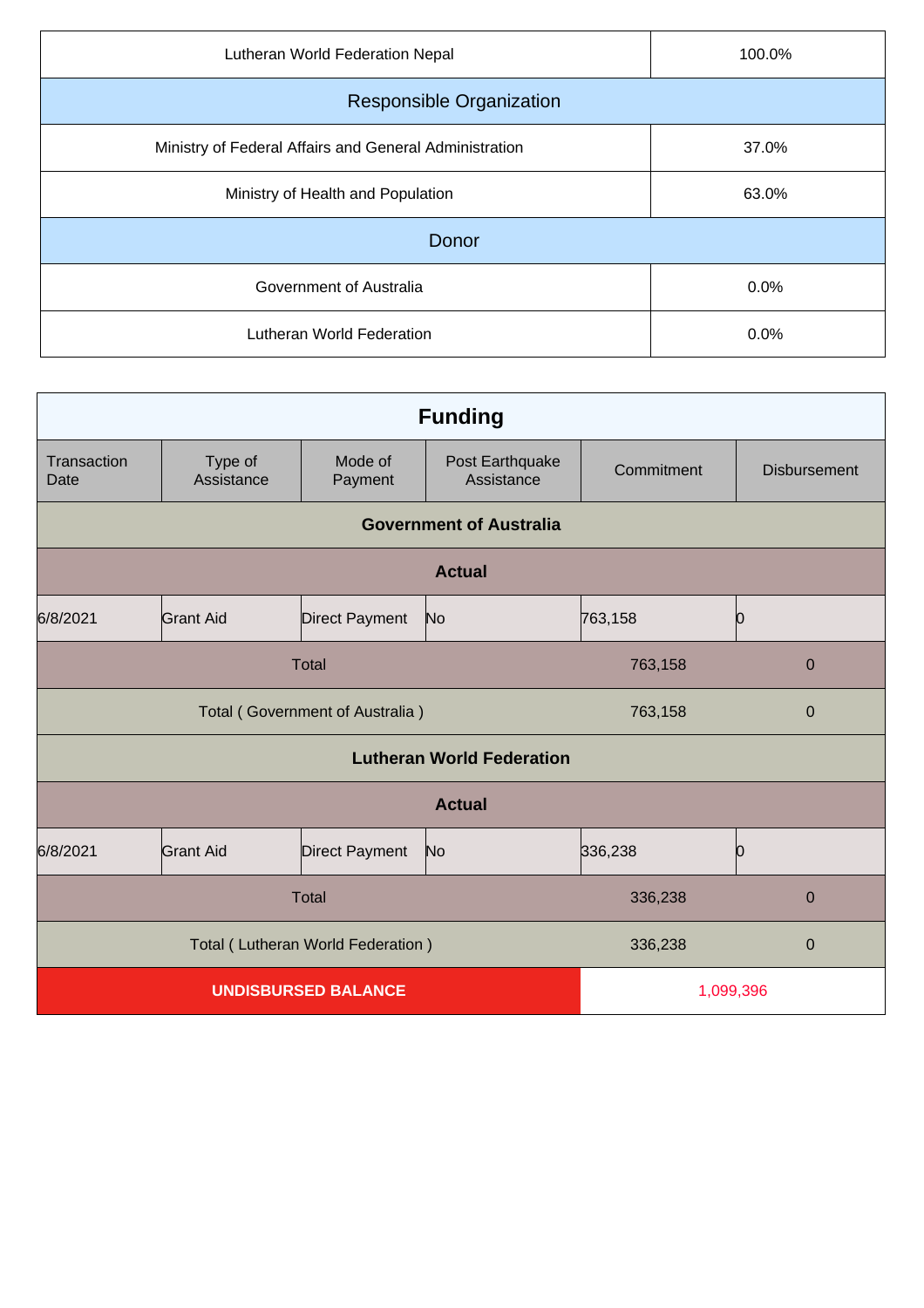## **Progress Achieved**

Progress Achieved:

Key Problems:

Steps Taken to Solve Problems:

| <b>Funding Information</b>        |             |  |
|-----------------------------------|-------------|--|
| <b>Total Actual Commitment</b>    | 1,099,396   |  |
| <b>Total Planned Commitment</b>   | $\mathbf 0$ |  |
| <b>Total Actual Disbursement</b>  | $\mathbf 0$ |  |
| <b>Total Planned Disbursement</b> | $\mathbf 0$ |  |
|                                   |             |  |